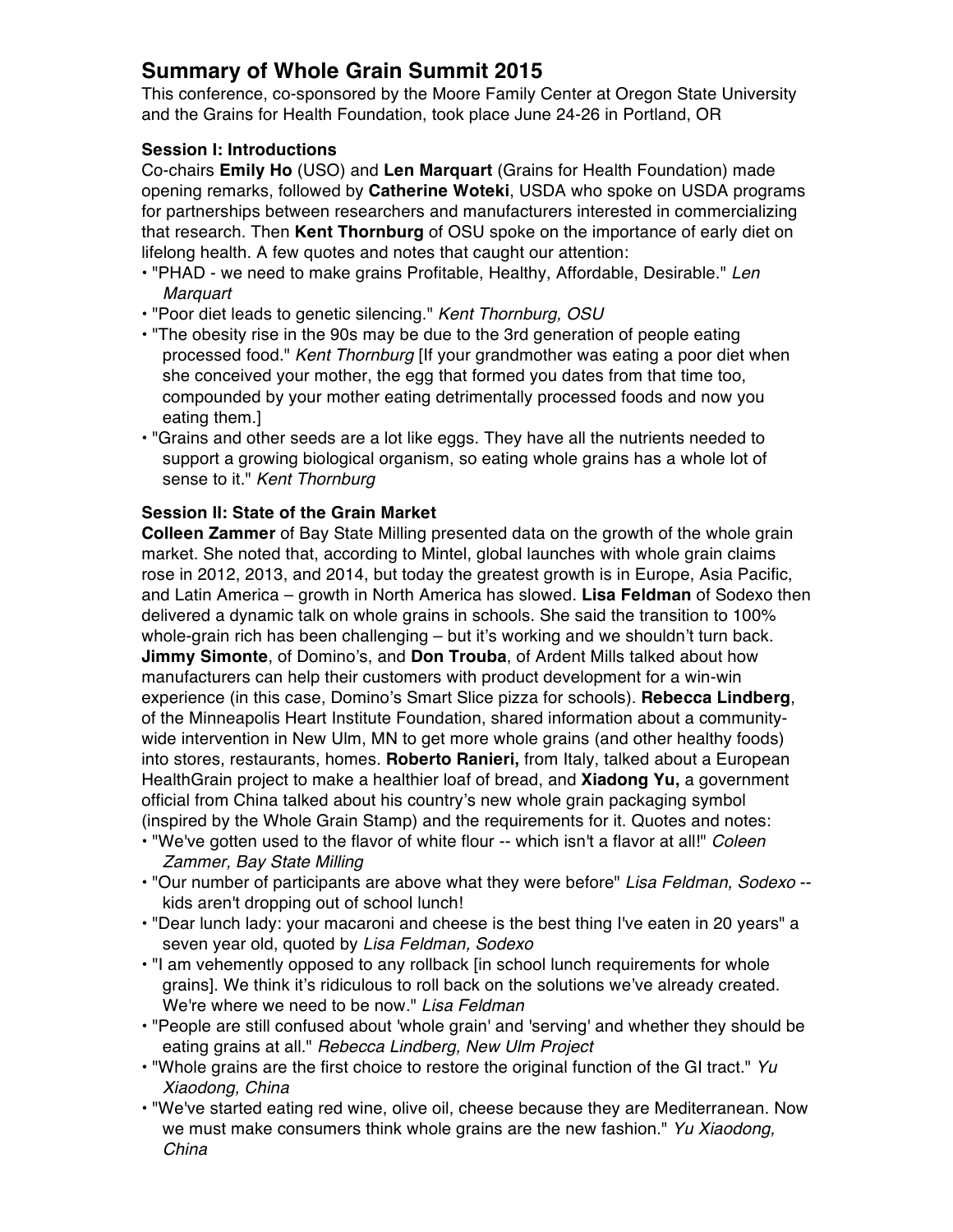#### **Session III: The Whole Grain Debate – Fact or Myth?**

This session featured three related talks addressing truths and fictions about gluten, celiac disease and wheat, followed by four speakers discussing how we carry out research on whole grains.

**Matt Riley, MD**, a pediatric gastroenterologist, discussed non-celiac gluten sensitivity and whether it may be attributed to FODMAPs; it's quite likely the microbiome is involved. **Judi Adams**, Wheat Foods Council said only 5% of information about gluten on the web is from scientists (source?) and that wheat consumption has actually increased since Wheat Belly was published. She mentioned Ardent Mills research showing 2.5% of US households account for most of GF product sales. **Fred Brouns**, University of Maastricht, gave an overview of the many compounds – beyond gluten – that have been targeted as potentially problematic; most are destroyed by heat; both yeast and fermentation remove fructans in bread.

**David Jacobs,** University of Minnesota, spoke about the robustness of the epidemiological evidence for whole grain benefits and the difficulty of doing clinical trials on entire eating patterns (not just individual foods or nutrients). **Paul Jacques**, Tufts University, questioned whether it makes sense to use "pharma-style" Randomized Control Trials, especially since drugs are usually meant for disease treatment and diet for prevention. **Jan de Vries,** from the Netherlands, reiterated similar points. **Simin Liu**, of Brown University, advocated for \$350-\$400 million for a 4-year study of 5,000-10,000 people. During Q&A it was suggested that we already have a good study in progress: we can compare the health of students at schools conforming to the new whole grain rules with those at schools that have opted out. A few quotes and notes that caught our attention:

- Gluten increases good gut and colon bacteria. *Judi Adams, Wheat Foods Council*
- "There is already a lot of information on whole grain and its benefits to health, so lets step into action." *Jan de Vries*
- "Let's don't confuse the science of whole grains with the pleasures of eating. We don't need more studies treating it as a drug. The extension community is already moving ahead." *Tammy Bray, Dean, OSU College of Public Health (in Q&A)*
- "There's no more reason to do *any* more epidemiological studies on whole grains. The ones we have are totally consistent." *Paul Jacques, Tufts*

#### **Session IV: Networking (no speakers)**

#### **Session V: Food Attributes and Innovations**

In part one of this session, **Nancy Ames**, Agriculture and Agri-food Canada, talked about the importance of considering health when breeding new varieties of all grains – and when growing and processing them. **Eric Decker**, U. Mass., talked about processing approaches to increase consumer acceptance of whole grains like particle size, white wheat, pre-gelatinization, sprouting. **YiFang Chu**, from Quaker, reviewed research showing that viscosity in grains can increase their health benefits: oatmeal lowers cholesterol better than the same oats in a cold RTE cereal. **Joel Gittleson**, Johns Hopkins, talked about efforts in Baltimore to make more whole grains available in corner stores. **Laurian Unnevehr**, U. Illinois, said whole grain consumption is up but there's still a price gap that puts a damper on consumption.

The second part of this session featured several scientists reviewing their work in food labs: **Gary Hou**, Wheat Marketing Center, on novel technologies in wheat noodle development; **Lirong Zhou** and **Sharon Book**, of ICL, on frozen dough, wheat noodles and leavening; **Andreia Bianchini**, U. Nebraska, on microbial contamination; and **Gang Guo,** Ardent Mills, on sprouted grains.Notes and quotes:

• "We have to test them as whole grains right from the beginning." *Nancy Ames, Agri-Canada*, on how most grain breeding programs only assess grains in their refined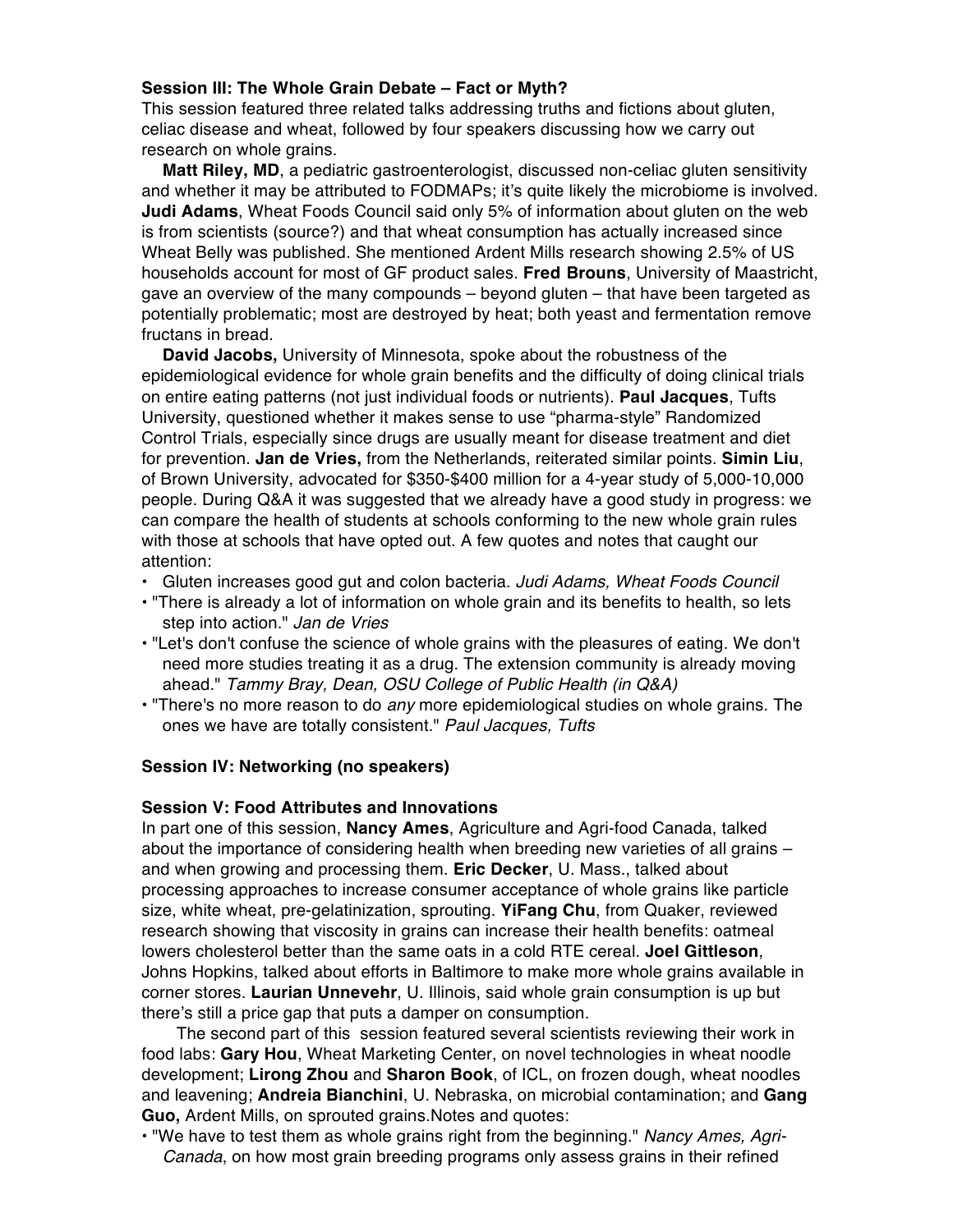form

- "We look at yield, disease resistance, milling properties but we haven't really looked at how these grains will function in a human body." *Nancy Ames*
- "We need to look at the effect of fungicides and glyphosphates on nutrients. We haven't done that yet." *Nancy Ames*
- "The original grain is designed by the plant to be nondigestible" so processing is necessary to make it available to humans. *Eric Decker, U. Mass*
- The sourdough process can lower phytates even more than sprouting. *Eric Decker*
- WG purchases have increased over the past decade; WGs still cost about 24-46% more; 46% of people get at least 48g whole grains per day but total grain consumption is double the recommended amount; WG purchases are one of the few areas of progress in healthy eating; most increases in WG purchases are in high income consumers due to price. *Lauren Unnevehr, U Illinois*
- Sprouted grain product launches are growing quickly. Sprouting involves three steps steeping, germination, and kilning. Then you must "put them back to dormant again." Sprouted wheat is lighter in color, sweeter, higher in nutrients. *Gang Guo, Ardent.*

## **Session VI: Technology and New Tools in Nutrition Education**

In this session, **Paula Quatramoni**, Boston University, showcased an innovative interactive nutrition program for middle schools, called KickinNutrition.TV. **Jonathan Richter**, U. Oregon, talked about video game design and its possible applications. **Kay Hongu**, U. Arizona, spoke about a smart-phone-based initiative to get kids moving in Arizona. **Carol Boushey**, U. Hawaii, detailed how smart phones can use images connected to complex database algorithms to analyze diet more accurately than traditional food frequency questionnaires.

## **Session VII: Whole Grain Community / Poster Sessions (no speakers)**

### **Session VIII: Consumer Messaging and Education / Communication**

This session featured two speakers. **Kathleen Zelman,** from WebMD, talked about how to communicate nutrition messages clearly in print and online. She urged us to "write in a spicier, brighter way" and use no more than three key points. Health professionals must learn to compete with those peddling pseudoscience – we can't be boring! **Cynthia Harriman**, Oldways Whole Grains Council, talked about the four groups in the public for whole grain information: those already eating whole grains, those eating refined grains, those rejecting wheat, gluten or all grains, and kids. She suggested succinct, sciencebased come-backs to all today's popular grain myths, and detailed the work of the Whole Grains Council in educating people about whole grains. (slides available on request)

### **Session IX: Building a Healthier Food Environment**

Four vibrant speakers anchored this session. **Shari Steinbach**, retail dietitian for Meijer, spoke about the role of supermarket dietitians in connecting shoppers with healthier brands, with examples from many store chains. (We love that she gave a shout-out to many Oldways programs, like Med Diet Month, Whole Grains Month, our Supermarket Dietitian Symposium, and the Oldways Nutrition Exchange!) **Amy Myrdal Miller**, Farmer's Daughter Consulting, talked about the Culinary Institute of America's Healthy Menus Collaboration, to bring healthier foods to QSRs and other volume foodservice operations. **Garrett Berdan**, chef for the Oregon Public Schools, spoke about his work supporting the "lunch ladies" of Oregon. **Kathryn Hoy**, who works with Brian Wansink at Cornell, spoke about easy ways to "make the healthy choice the easy choice." Notes and quotes:

- "It's less expensive to eat healthy than to get sick" *Shari Steinbach, Meijer*
- There's a 39% increase in basket size with sampled items. *Shari Steinbach, Meijer* (We can use this to demonstrate importance of WGSD participation)